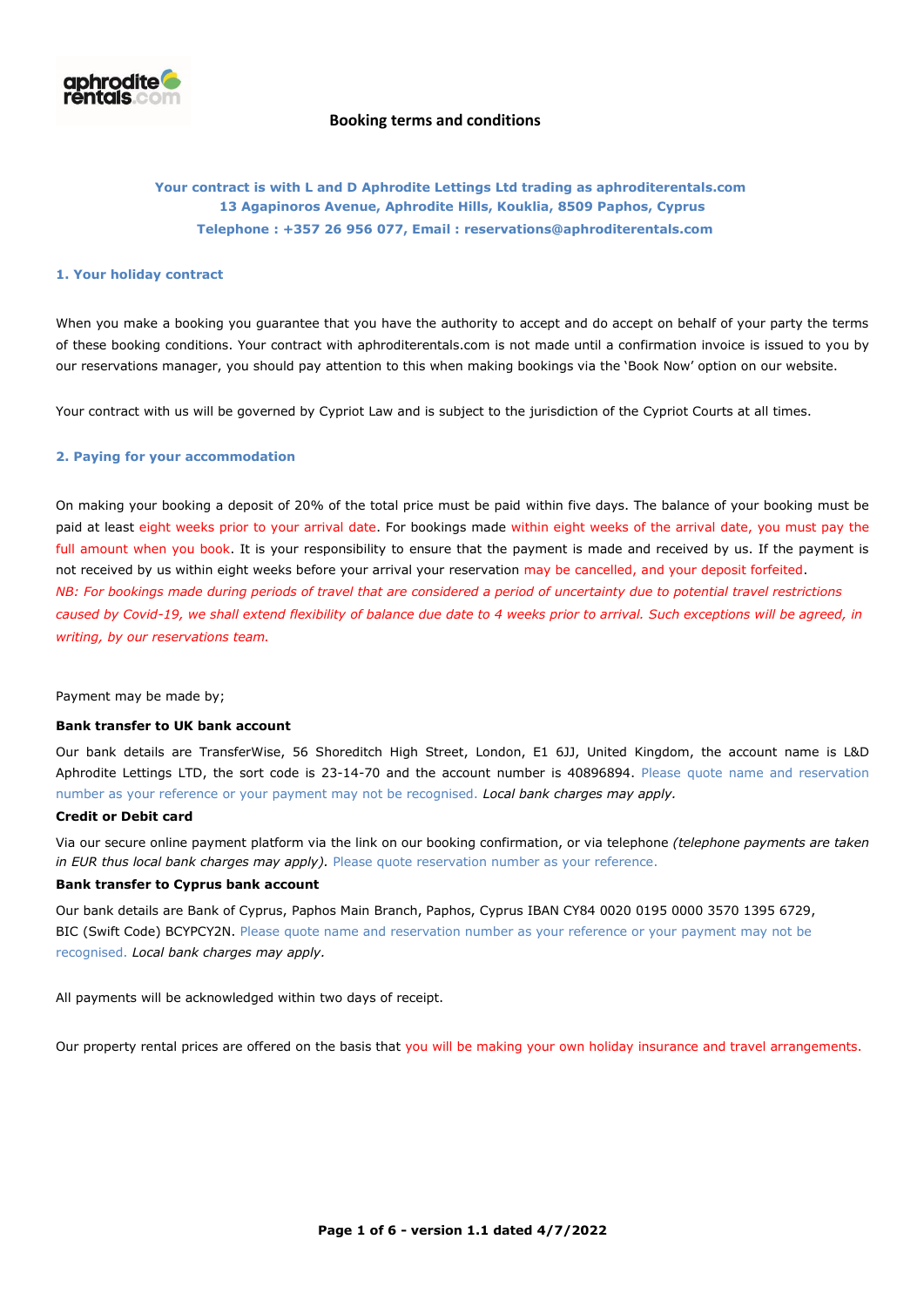

### **3. Your accommodation price**

The prices contained in our website are accurate at the time of loading. We reserve the right to change prices during the holiday season, depending on the availability of places. Once you have booked your holiday, the price will not change.

The price of the accommodation includes cleaning before your stay. If you are staying for more than eight nights, one additional mid-stay clean and linen change will be scheduled for each additional week or part week you stay. You will be notified of the date of the clean and if for any reason the property is not available for cleaning the clean will be cancelled. Your mid-stay clean will include: strip and make-up of beds, linen change (including towels), general kitchen tidy, bathroom clean and removal of rubbish.

### **4. If you change your booking**

If, after our confirmation invoice has been issued, you wish to change your travel arrangements in any way, for example your chosen departure date or accommodation, we will do our utmost to make these changes, but it may not always be possible. Any request for changes must be in writing from the person who made the booking.

### **5. If you cancel your booking**

Should you wish to cancel your booking, written notification must be received from the name on our confirmation invoice as soon as possible. The following charges will apply from the date on which written notification is received by aphroditerentals.com to compensate aphroditerentals.com and the owners for their estimated losses and expenses.

*More than 8 weeks prior to departure – deposit More than 4 weeks prior to departure - 50% of the cost of your accommodation Less than 4 weeks prior to departure - 100% of the cost of your accommodation*

Note: If the reason for your cancellation is covered under the terms of your insurance policy, you may be able to reclaim these charges.

#### **6. If we change or cancel your accommodation**

It is highly unlikely that we will have to make any changes to your booking. We do, however, start planning arrangements many months in advance and we may have to correct errors and other details on the website both before and after bookings have been confirmed. In the event of minor alterations, we will do our best to notify you before you travel. If a significant change or cancellation has to be made to your accommodation arrangements, we will notify you as soon as possible. You may then;

#### a) accept the changed arrangements;

b) take alternative accommodation subject to availability. If the alternative is of a lower price than that originally booked the difference (if already paid by you) will be refunded. If the alternative is more expensive you will have to pay the difference; or

c) cancel your booking completely, in which case we will refund you all monies paid by you. In addition aphroditerentals.com will pay compensation as follows: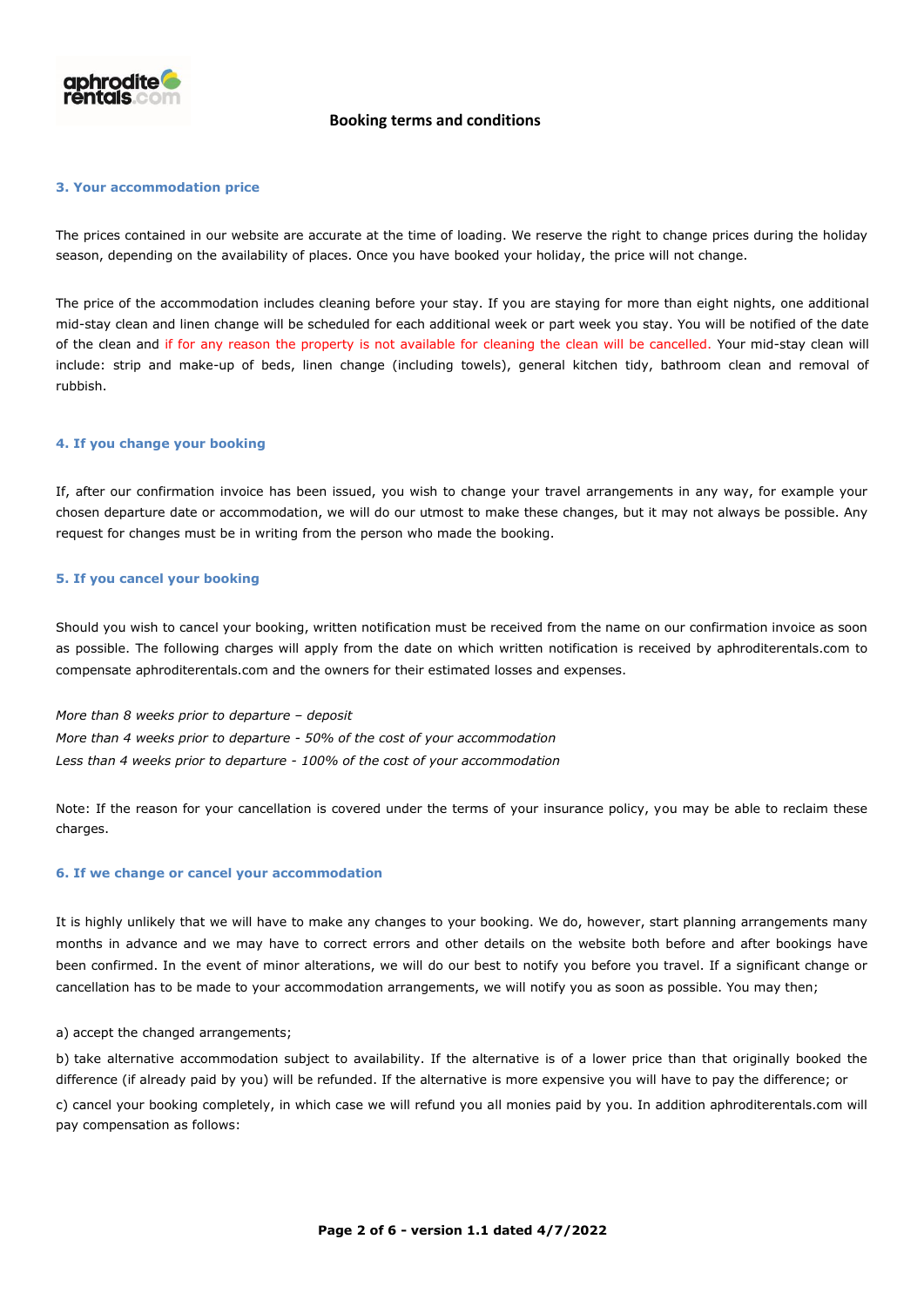

*More than 8 weeks prior to departure £50 More than 4 weeks prior to departure £100 Less than 4 weeks prior to departure £200*

**IMPORTANT NOTE**: Compensation arrangements do not apply to circumstances beyond our control. We can cancel your accommodation in the following circumstances: war, threat of war, riots, civil strikes or terrorist activity, industrial disputes, natural or other disasters, fire, flood, airport closures, bad weather conditions, electrical failures, water failures, sale of property and similar events beyond our control.

### **7. Arrival, Damage Deposit, Defects in the Property and Departure**

Notification of your flight details (arrival airport, flight number and arrival time) is vital as it enables us to schedule the preparations, meet you, escort you to the property, show you how the various facilities work at the property and provide keys. Failure to provide this information may result in waiting time before someone can be allocated to meet you.

If you are arriving on an overnight flight (i.e. after midnight and before 10 am), the arrival date will be deemed as the day before your actual arrival.

You will not normally be granted access to the Property until  $4:00\text{pm}$  on the incoming changeover and you will normally be required to vacate the Property by 10:00am on the outgoing changeover. Your specific attention is drawn to these times to enable proper cleaning and preparation of the Property.

Instead of a damage deposit, accidental damage to the property or its contents is covered by our **Accidental Damage Protection Policy**. The Accidental Damage Protection charge is added to the cost of your property rental (price determined by property size) which is due with your rental balance.

This non-refundable charge will cover you for any accidental damages that occur during your stay in the property. It covers any non-intentional breakages, accidental damage to the property, reported and confirmed by you, for accidental damage during your stay up to the value of 250 euros per booking. Any accidental damage or breakages must be reported while you are in occupancy of the property. The charges are as follows:

- 1 and 2 bedroom apartments: £18.00\* per booking
- 2 bedroom villas: £24.00\* per booking
- 3 bedroom apartments and villas: £30.00\* per booking
- 4, 5 and 6 bedroom villas: £54.00\* per booking
- *(\*or the euro equivalent)*

The ADP excludes negligence, theft and vandalism. For any damage to the property or it's contents that exceeds the value of 250 euros, we reserve the right to invoice you (either directly or through our agents) for immediate payment.

ADP is not insurance. ADP is a non-refundable, one-time charge per person which covers accidental damage as long as you report it promptly and comply fully with the terms of this Agreement. L&D Aphrodite Lettings Ltd reserve the right to determine whether or not damages are covered by ADP.

If you fail to bring to our attention any damage you find at the Property within 24 hours of your arrival, it will be assumed that you were responsible for such damage.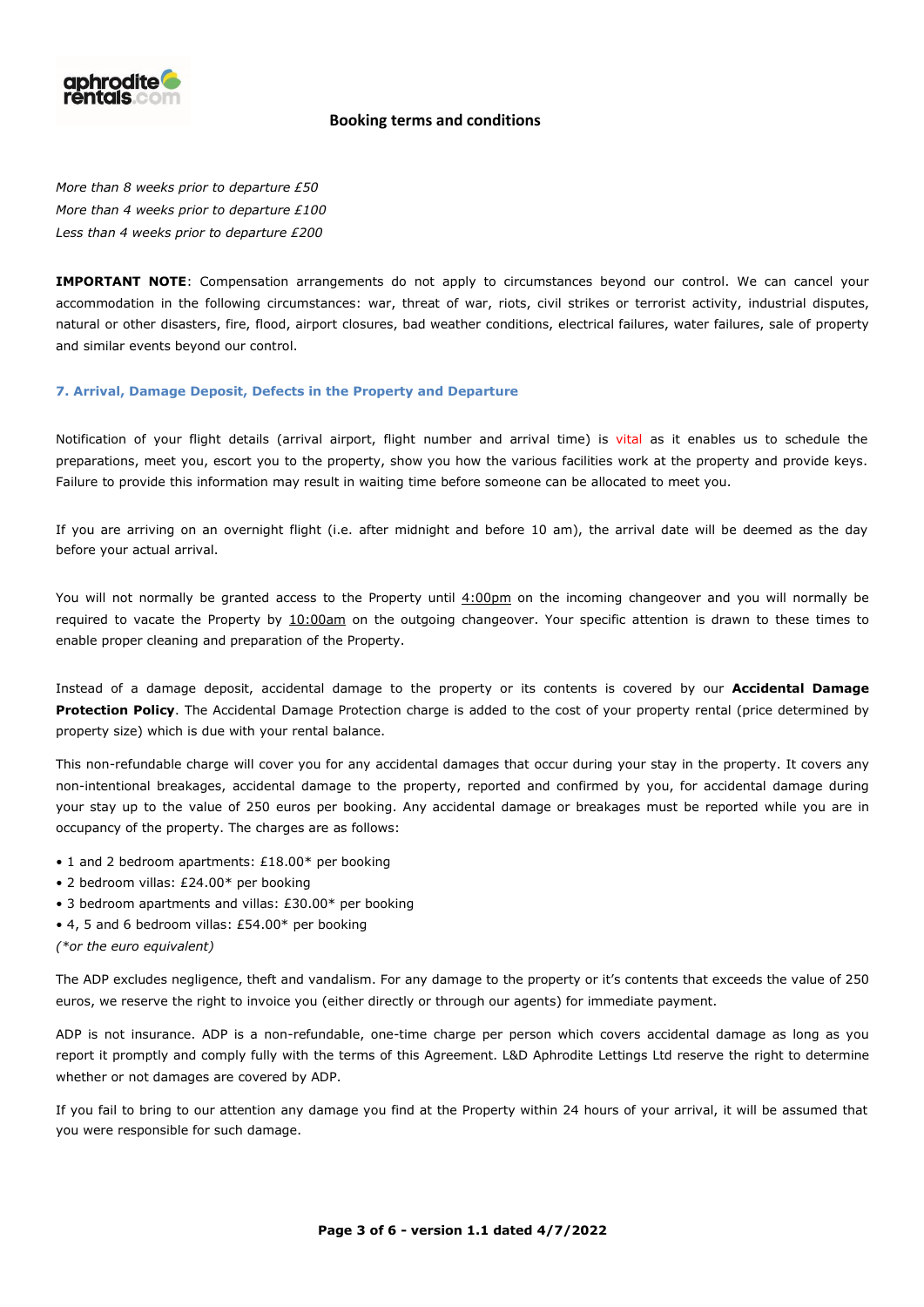

You are expected to use the facilities at the Property with care and are requested to report to us any accidental damage to the Property at the time. We ask that on departure you leave the Property in a clean and reasonable manner. We ask that prior to departure you strip all beds of bed linen, place all towels and bed linen in the kitchen area ready for washing and clean the oven and BBQ.

We will inspect the property within 48 hours of your departure to inspect for loss, damage or being left in an unacceptable condition during your stay. Should you or any member of your party be responsible for any breakages, loss or damage of any item of the property or additional cleaning has been necessary, the cost will be subtracted from your damage deposit.

One complete set of keys to the Property will be supplied to you on arrival. A charge of €30.00 will be made for each set of keys not returned to us complete at the end of your stay. If you lock yourself out of the property, we will have a spare set of keys to allow you back in, you will be charged €30 for this service. If you lock your keys in the lock inside the property and we cannot gain access it will be necessary to call out a locksmith, this will cost in the region of €130 and this must be paid by you.

### **8. Security of the property**

The resort is protected and patrolled by the resort security team and, as such, property incursions are very rare. You are reminded however that security of the property is your concern. You must take all steps to ensure that all access doors to the property are locked, windows closed, and burglar alarms (if installed) enabled when away from the property.

Failure to do this may result in any insurance claim you make being rejected and your damage deposit being withheld.

#### **9. Electricity Units**

A Kw/h reading will be made upon your arrival and departure and details will be available within your property. The maximum limit of consumption per week is as follows: 1 bedroom properties: 300KWH, 2 bedroom properties: 400KWH, 3 bedroom properties: 500KWH, 4 bedroom properties: 600KWH, 5 bedroom properties: 700KWH, 6 bedroom properties: 800KWH. Each KWH hour used above this limit will be charged at 45 euro cents. In the event of excess usage, the guest consents to paying for the excessive consumption. With considerate usage, it is rare to exceed the electricity allowance, however the limitations are in place to ensure that our guests are conscious of their usage and consider the environmental impact of excessive electricity consumption.

### **10. Your accommodation**

This is reserved exclusively for the number of people given on our website (2 persons per bedroom) and no other persons are permitted to stay at the accommodation unless this has been agreed with us in writing and appropriate payments made (if applicable).

At all times during your stay, you are expected to have consideration for your neighbours and other third parties. If you are planning a party or any other function likely to cause disturbance to others it is your responsibility to contact the neighbours and advise them. Please note local laws dictate a midnight curfew for unlicensed music and entertainment in the area. If, in the opinion of ourselves, the local representative, accommodation owner or other person in authority you are, or appear to be, behaving in such a way to cause danger or damage to the property or distress or offence to staff or other persons, we may terminate your accommodation arrangements. In this event we will have no further liability to you and will not be responsible for any expenses you incur, any refund or any compensation. In addition you will be responsible for any additional expenses we may incur as a result of your behaviour.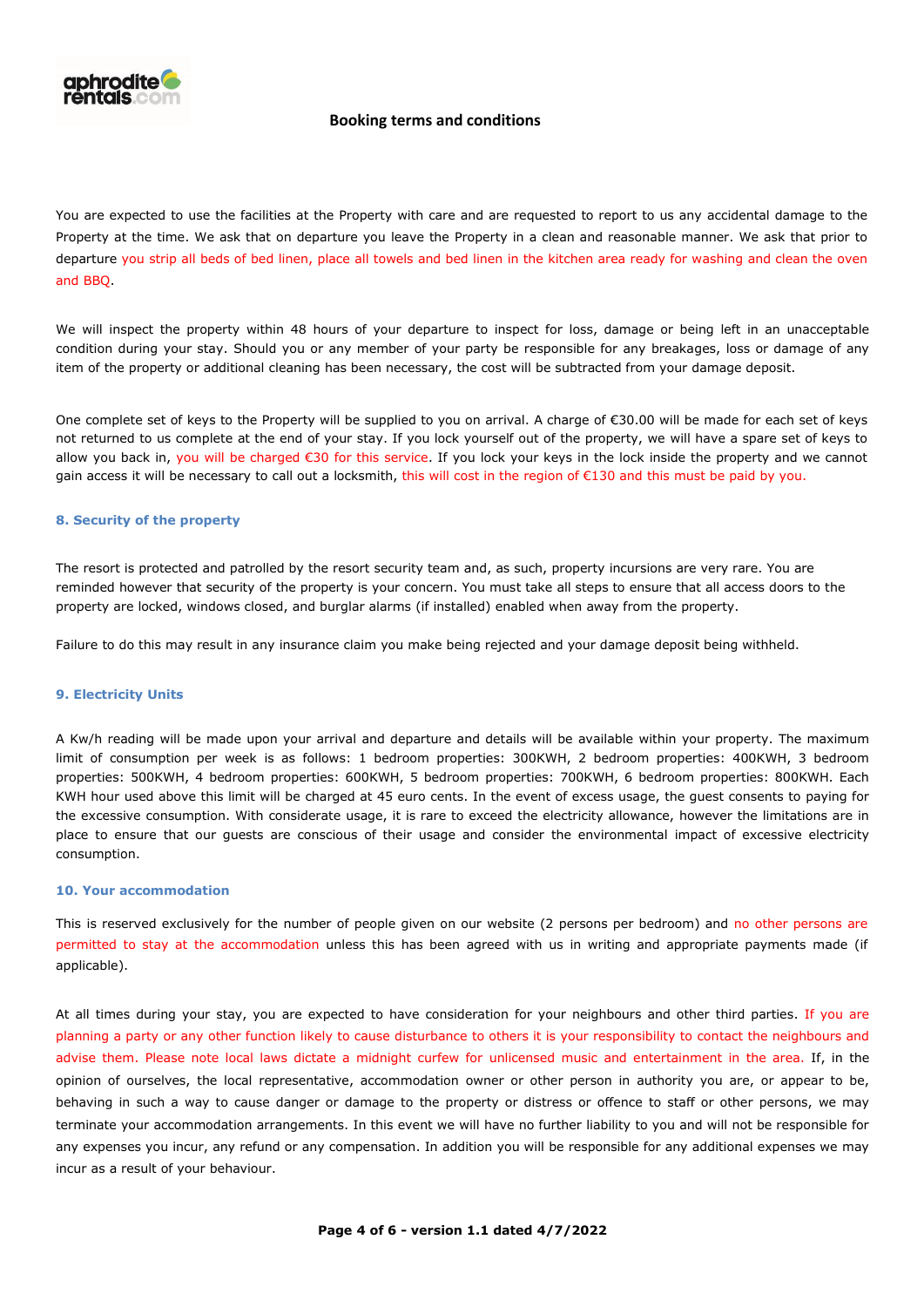

### **11. Swimming pool heating**

We strive to ensure that the pool temperature will be at least 5°C above the ambient temperature on arrival. This cannot always be achieved due to poor weather conditions, equipment failure or failure by you to use the pool cover overnight. If the pool temperature is not met on any particular day or days and the pool cover has been used, then you will be entitled to a pro rata refund of the weekly pool heating charge.

### **12. Special Requests**

If you have a special request that does not form part of the arrangements described on our website please inform us in writing. We will do our best to comply but cannot guarantee to do so and it will not form part of our contracted obligations. Special requests made after your booking date must be confirmed in writing within seven days of the request. We will make every effort to accommodate your request and inform the relevant individuals concerned. However we cannot guarantee that special requests will be met.

### **13. Holiday insurance**

Adequate insurance is essential. It is the responsibility of the person named on our confirmation invoice to ensure that all members of the party are fully insured. Special attention should be given to cancellation in the event of illness, pregnancy or any other event as your deposit will be retained in all circumstances.

### **14. Our liability to you**

We accept responsibility for ensuring that the accommodation which you book with us is supplied as described in our website. If any aspects of your stay are not provided as promised, we will pay you appropriate compensation if this has affected the enjoyment of your stay.

We accept responsibility for the acts and/or omissions of our employees and suppliers except where they lead to death, injury or illness. Our liability in all cases shall be limited to a maximum of twice the costs of your accommodation.

We will not accept responsibility for any of the following circumstances

a) war, threat of war, riots, civil strikes or terrorist activity, industrial disputes, natural or other disasters, fire, flood, airport closures, bad weather conditions, electrical failures, water failures, sale of property and similar events beyond our control.

b) if you or any member of your party is at fault,

c) if the fault is of someone else not connected with providing the services which make up the accommodation which we have confirmed to you,

d) any unusual or unexpected circumstances beyond our control which we could not have avoided even if we had used all possible care,

e) any event which we or the supplier could not help or prevent.